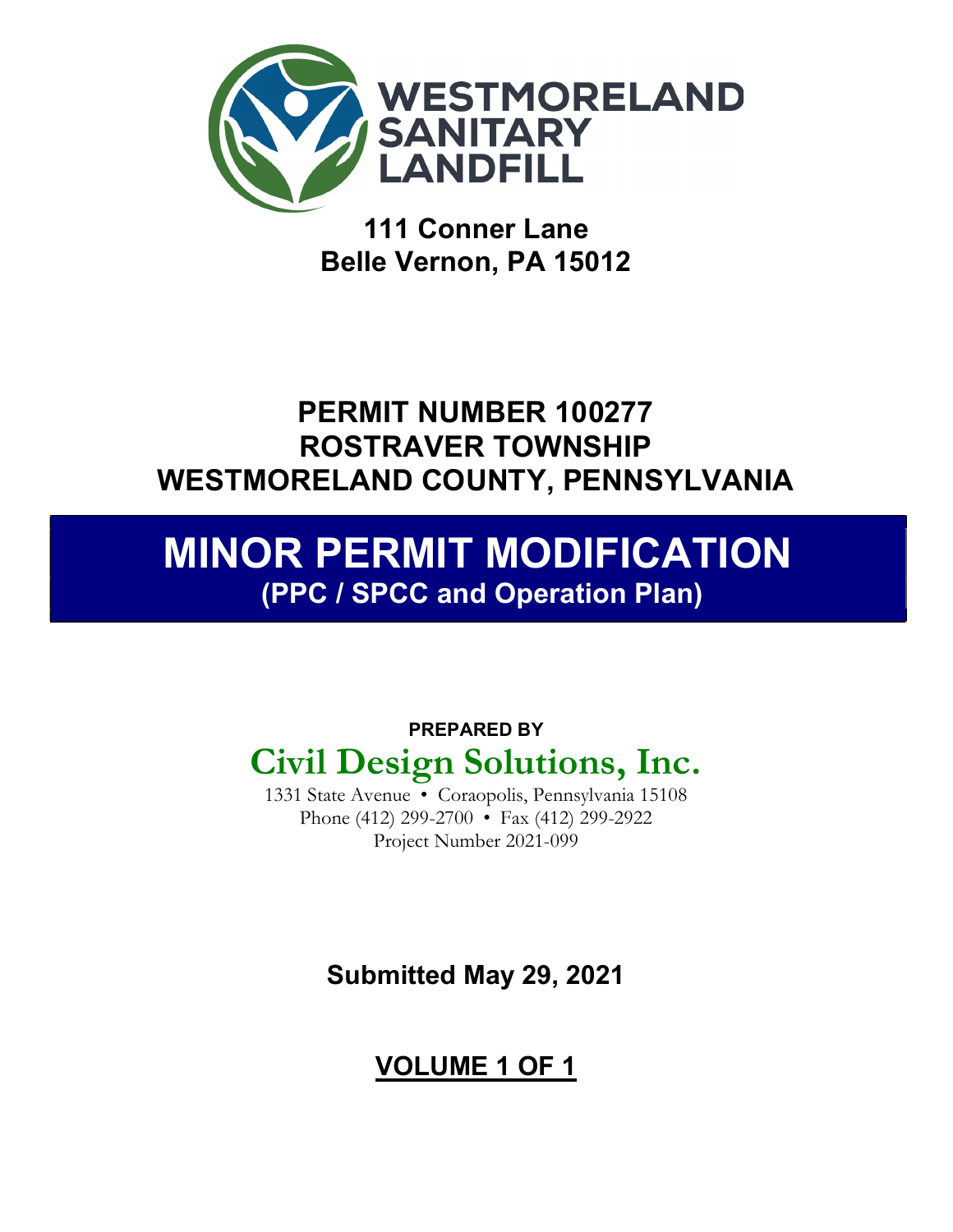May 29, 2021



Ms. Sharon Svitek Pennsylvania Department of Environmental Protection Southwest Regional Office Waste Management Program 400 Waterfront Drive Pittsburgh, PA 15222-4745

> Subject: Sanitary Landfill – Minor Permit Modification Application PPC / SPCC and Operations Plan Rostraver Township, Westmoreland County, Pennsylvania PADEP Permit No. 100277 Civil Design Solutions Project 2021-099

Civil Design Solutions, Inc. (Design Solutions) is pleased to present this Minor Permit Modification Application for the Westmoreland Sanitary Landfill, LLC. – Sanitary Landfill facility located in Rostraver Township, Westmoreland County, Pennsylvania. This Minor Permit Modification presents updated PPC and SPCC Plans in accordance with the Revised Corrective Action Plan approved by the PADEP on March 4, 2021.

Additionally, A complete copy of the Form 14 previously submitted on January 29, 2021 and approved for implementation by the PADEP on March 4, 2021 is included here. The Form 14 has also been updated to propose the beneficial use of biosolids as a supplement to intermediate and final cover soil for establishment of vegetative cover. This proposed improvement will enhance the vegetative growth of the landfill surface, thereby reducing stormwater runoff on final cover surfaces and potentially reducing leachate generation in intermediate cover areas. Track changes are utilized to show any changes which have been made to the Form 14 from the version approved by the PADEP on March 4, 2021.

If you have any questions concerning this Minor Permit Modification, please do not hesitate to contact Mr. Rich Walton of Sanitary Landfill, at (610) 698-9291 or our office at (412) 299-2700.

Sincerely, Civil Design Solutions, Inc.

ME L

Michael E. Zucatti, P.E. Senior Project Manager, Ext. 157

cc: Mr. Rich Walton, Westmoreland Sanitary Landfill – 1 Copy (electronic) Mr. Brian Stewart, Westmoreland Sanitary Landfill – 1 Copy (electronic)